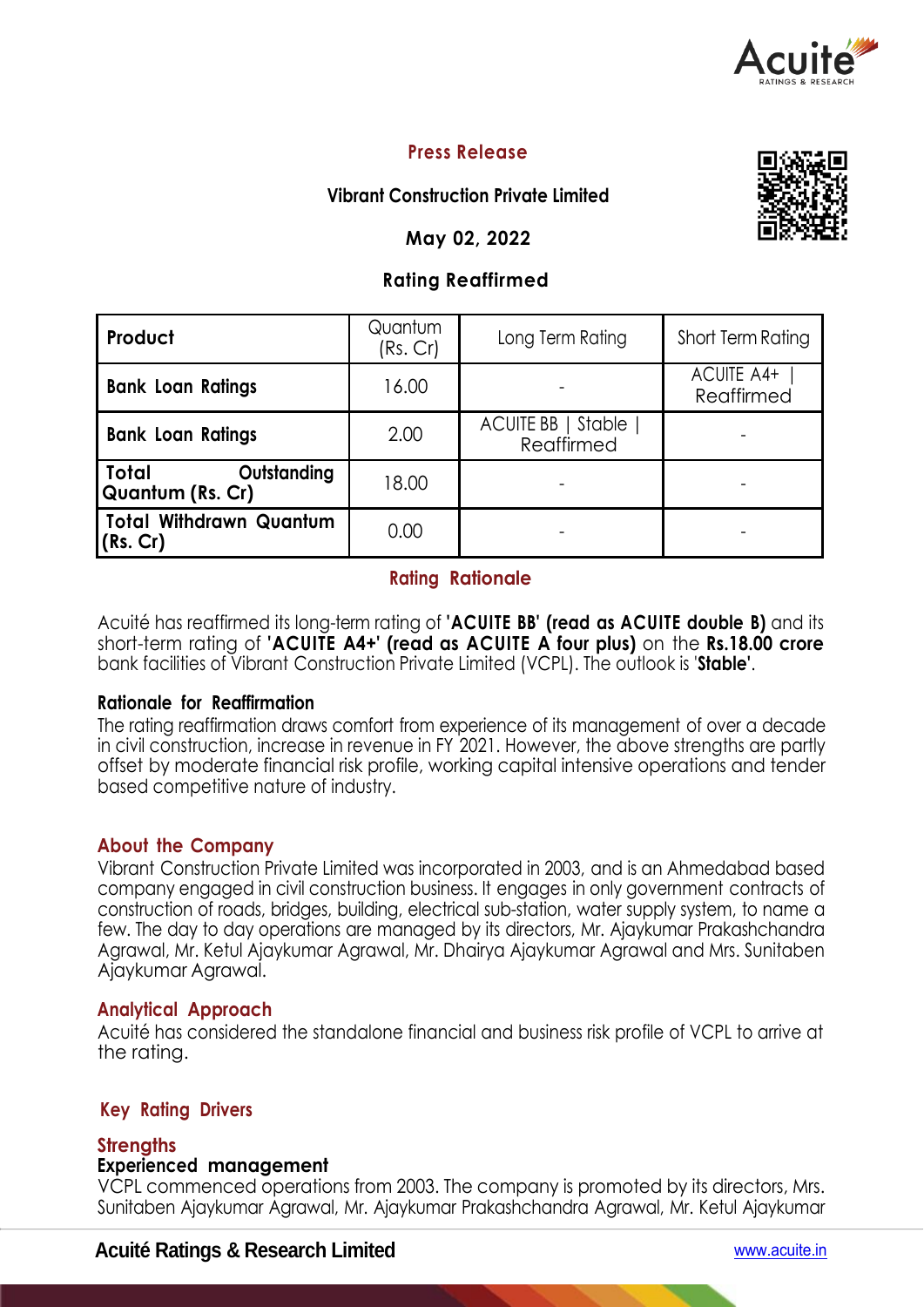Agrawal and Mr. Dhairya Ajaykumar Agrawal who has an experience of over a decade in civil construction industry. The extensive experience has enabled the company to forge healthy relationships with customers and suppliers. It has reputed clientele which includes Hindustan Petroleum Corporation Limited (HPCL), Indian Oil Corporation (IOC), Engineers India Limited (EIL), Haryana Vidyut Prasaran Nigam Limited (HVPNL), Ahmedabad Municipal Corporation, to name a few.

The experience of management is reflected through improve in operating income in FY 2021 to Rs.56.56 Cr as against Rs.42.76 Cr in FY2020. Further, the company has also achieved a turnover of Rs 61 crore in FY 2022.

Acuité believes that the company will continue to benefit from its experienced management and established relationships with customers.

## **Moderate financial risk profile**

The financial risk profile is moderate marked by modest net worth and moderate debt protection metrics and gearing. The net worth of the company is modest at Rs.13.73 crore as on 31 March 2021 as against Rs.11.33 crore as on 31 March 2020 and Rs. 9.28 crore as on 31 March 2019. The gearing (debt to equity) of the company stood at 1.02 times as on March 31, 2021, as against 1.01 times as on March 31, 2020. Total debt of Rs.14.02 crore consists of term loan of Rs.6.4 crore, unsecured loans from financial institutions of Rs.3.48 crore and short-term borrowing of around Rs. 4.14 crore as on 31 March 2021. Total outside Liabilities/Tangible Net Worth (TOL/TNW) stood at 3.17 times as on 31 March 2021 as against 4.10 times as on 31 March 2020. Further, Interest Coverage Ratio (ICR) improved to 2.82 times in FY2021 from 2.32 times in FY2020. Net Cash Accruals/Total Debt (NCA/TD) stood at 0.23 times as on 31 March 2021 from 0.25 times as on 31 March 2020. Debt Service Coverage Ratio (DSCR) deteriorated to 0.97 times in FY2021 from 1.09 times in FY2020.

Acuité believes the financial risk profile of the company is expected to remain moderate backed by moderate cash accruals and no major debt-funded capex in the near to medium term.

#### **Weaknesses**

#### **Working Capital Intensive Operations**

The working capital of VCPL is intensive in nature marked by high Gross Current Asset (GCA) days of 334 for FY2021 as against 439 in the previous year. This is on account of improvement in debtor days which stood at 133 for FY2021 as against 149 for FY2020, further current assets of the company also increased to Rs.26.39 crore in FY2021 from Rs.23.64 crore in previous year. Inventory days also improved to 32 days in FY2021 from 100 days in FY2020 as majority of the work-in-progress inventory was billed. However, the reliance on working capital facility is high, its utilization is around ~77 percent on an average for last 6 months ending March 2022. Acuité believes the ability of the company to efficiently manage its working capital requirements will remain the key rating sensitivity.

#### **Tender based business along with competitive and fragmented industry**

Major business is bagged through open tenders. Hence, the revenue earned is directly dependent upon the quantum of contracts bagged and executed during the year. Risk become more pronounced as tendering is based on minimum amount of biding of contracts. Company has to do tendering on competitive prices; this may affect the profitability of the firm. Moreover, the infrastructure sector is marked by the presence of various mid to big size players. It might face intense competition from the other players in the sectors. Risk become more pronounced as tendering is based on minimum amount of biding of contracts. However, this risk is mitigated to an extent as management operating in this industry for the last two decades.

#### **Rating Sensitivities**

- Significant improvement in scale of operations along with profitability.
- Stretch in working capital cycle and deterioration in liquidity position.

#### **Material covenants**

**Acuité Ratings & Research Limited** www.acuite.in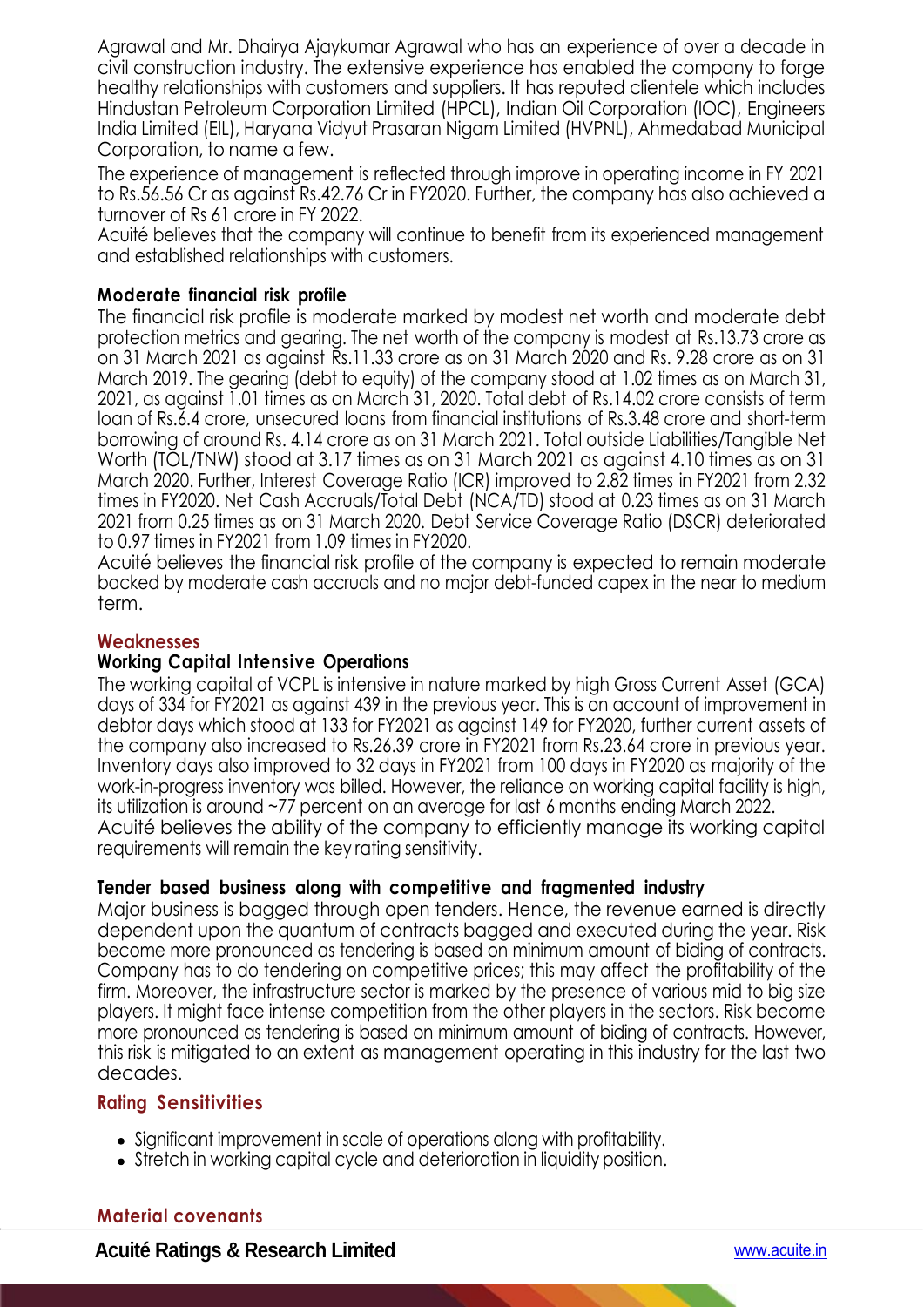None.

## **Liquidity Position: Stretched**

VCPL has stretched liquidity marked by moderate net cash accruals to its maturing debt obligations. The company generated cash accruals of Rs.3.17 crore in FY2021 as against Rs.2.89 crore in FY2020, while its maturing debt obligation was around Rs.3.76 crore and Rs.3.36 crore for the same period. The company's working capital operations are intensive as marked by high gross current asset (GCA) days of 334 in FY2021. Further, the reliance on working capital borrowings is high, the cash credit limit in the company remains utilized at ~77 percent during the last 6 months' period ended March 2022. The company maintains unencumbered cash and bank balances of Rs.0.30 crore as on March 31, 2021. The current ratio of the company stands at 1.44 times as on March 31, 2021, as against 1.37 times as on March 31, 2020.

## **Outlook: Stable**

Acuité believes that the company will maintain 'Stable' outlook over the medium term on back of experience of its management. The outlook may be revised to 'Positive' if there is substantial and sustained improvement in company's operating income or profitability, while maintaining its working capital cycle. Conversely, the outlook may be revised to 'Negative' in case of weakening of its capital structure and debt protection metrics.

## **Key Financials**

| <b>Particulars</b>            | Unit  | FY 21 (Actual) | FY 20 (Actual) |
|-------------------------------|-------|----------------|----------------|
| Operating Income              |       | 56.56          |                |
| PAT                           |       | 2.40           |                |
| PAT Margin                    | ′%,   | 4.74           |                |
| Total Debt/Tangible Net Worth | limes |                |                |
| <b>PBDIT/Interest</b>         | limes | רו פ           |                |

**Status of non-cooperation with previous CRA (if applicable)**  Not Available

## **Any other information**

Not Applicable.

#### **Applicable Criteria**

• Default Recognition - https://www.acuite.in/view-rating-criteria-52.htm

• Infrastructure Sector: https://www.acuite.in/view-rating-criteria-51.htm

• Application Of Financial Ratios And Adjustments: https://www.acuite.in/view-rating-criteria-53.htm

#### **Note on complexity levels of the rated instrument**

https://www.acuite.in/view-rating-criteria-55.htm

## **Rating History**

| <b>Date</b>    | Name of<br><b>Instruments/Facilities</b> | Term          | Amount (Rs. | <b>Rating/Outlook</b>                      |
|----------------|------------------------------------------|---------------|-------------|--------------------------------------------|
| 05 Feb         | <b>Bank Guarantee</b>                    | Short<br>Term | 16.00       | ACUITE A4+ (Reaffirmed)                    |
| 2021           | Cash Credit                              | Long<br>Term  | 2.00        | Stable<br><b>ACUITE BB</b><br>(Reaffirmed) |
| 30 Dec<br>2019 | Cash Credit                              | Long<br>Term  | 2.00        | ACUITE BB   Stable<br>(Assigned)           |
|                | <b>Bank Guarantee</b>                    | Short<br>Term | 16.00       | ACUITE A4+ (Assigned)                      |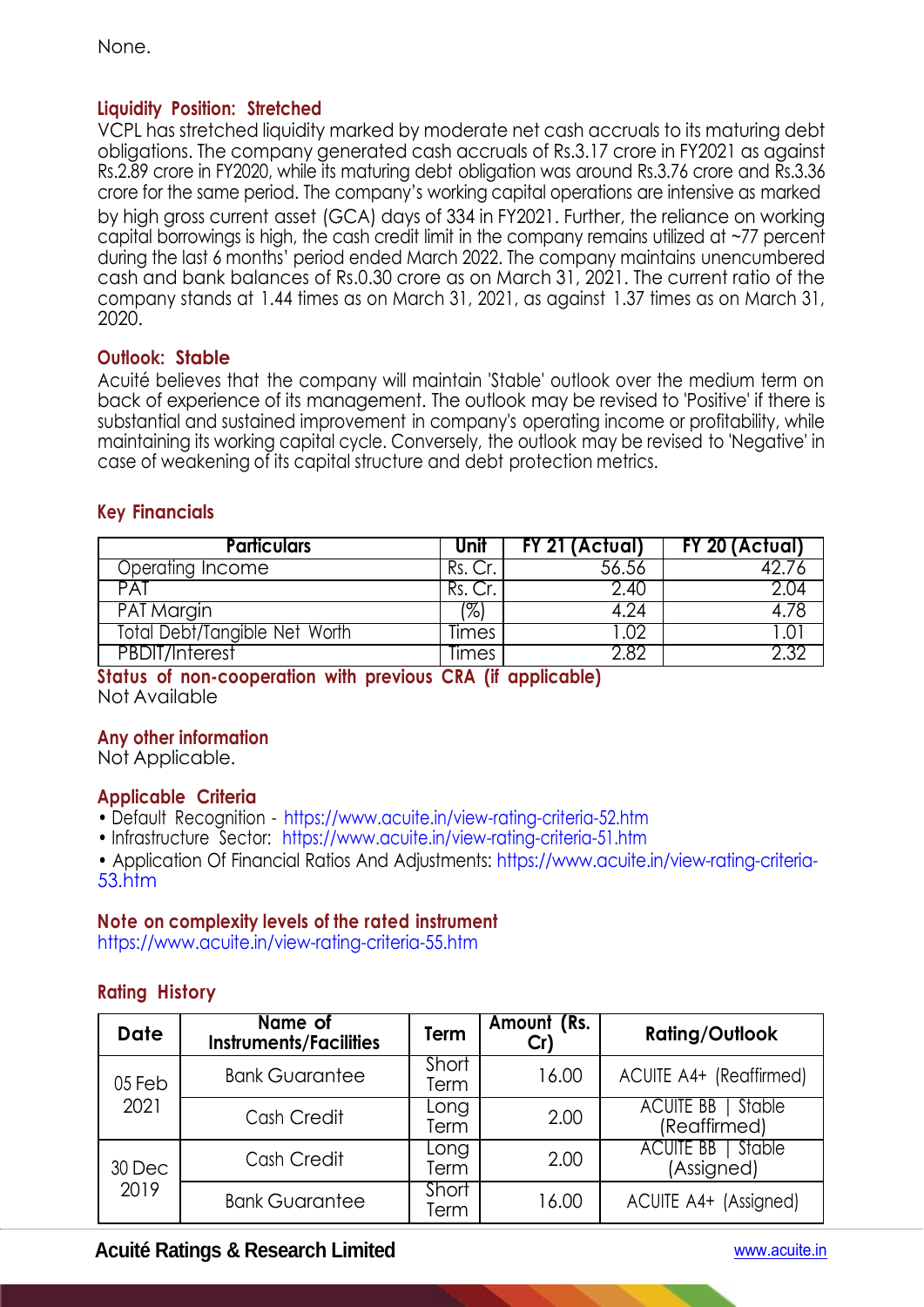# **Annexure - Details of instruments rated**

| Lender's<br><b>Name</b> | <b>ISIN</b>              | <b>Facilities</b>                                                                 | Date Of<br><i><b>Issuance</b></i>              | Coupon<br>Rate | Maturity<br><b>Date</b> | Quantum<br>(Rs. Cr.) | Rating                                      |
|-------------------------|--------------------------|-----------------------------------------------------------------------------------|------------------------------------------------|----------------|-------------------------|----------------------|---------------------------------------------|
| Bank of                 | Not<br>Baroda Applicable | <b>Bank</b><br>Guarantee/Letter Applicable Applicable Applicable <br>of Guarantee | <b>Not</b>                                     | <b>Not</b>     | Not                     | 16.00                | <b>ACUITE</b><br>$A4+$<br>Reaffirmed        |
| Bank of                 | Not<br>Baroda Applicable | Cash Credit                                                                       | <b>Not</b><br>Applicable Applicable Applicable | <b>Not</b>     | Not                     | 2.00                 | <b>ACUITE BB</b><br>Stable   <br>Reaffirmed |